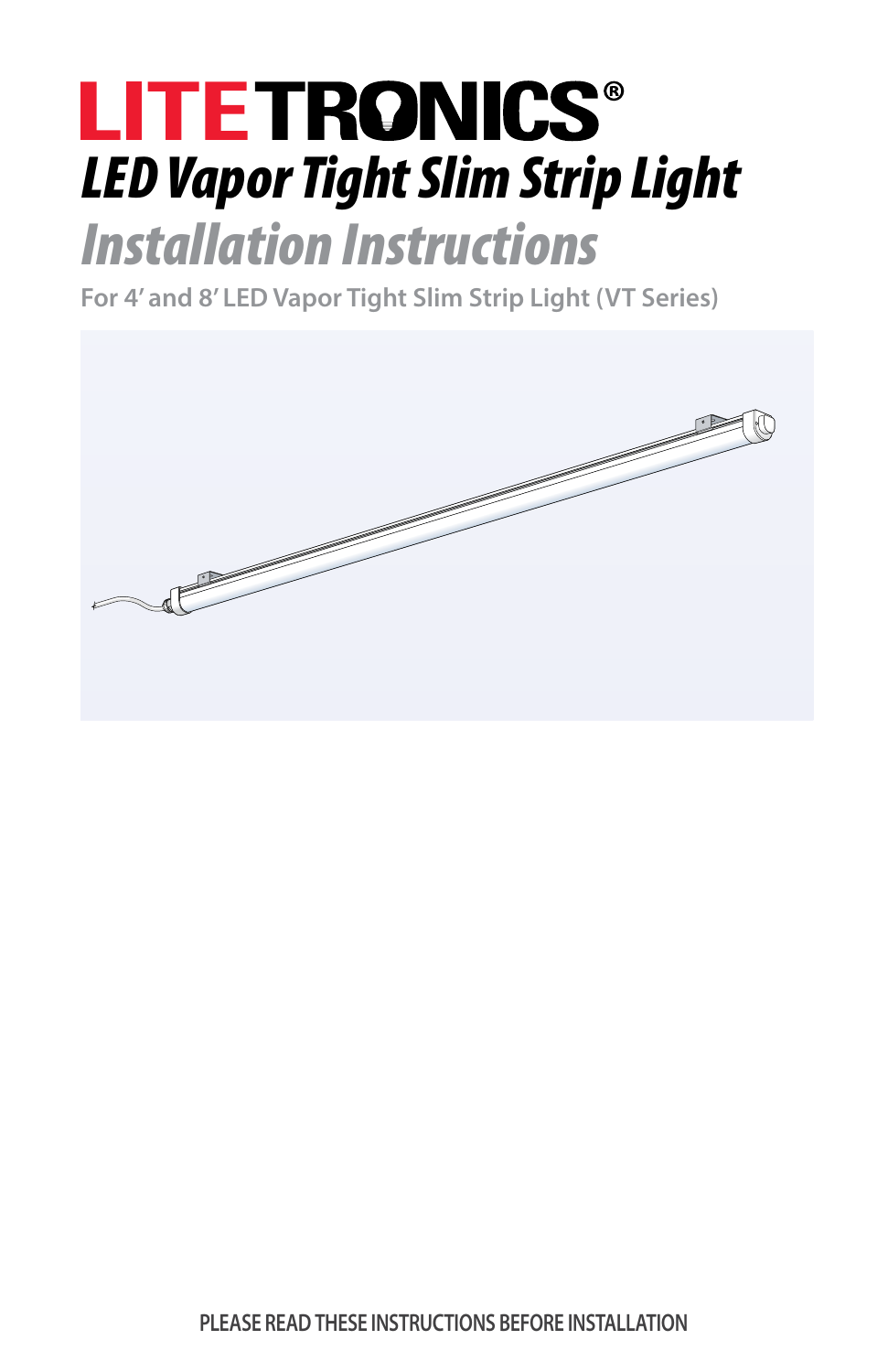#### **WARNING:**

#### **READ CAREFULLY BEFORE INSTALLING STRIP LIGHT. RETAIN THESE INSTRUCTIONS FOR FUTURE REFERENCE. CRITICAL SAFETY INSTRUCTIONS:**

Installation should only be conducted by a qualified electrician in accordance with NEC and any relevant local building codes.

Risk of fire or electric shock. Strip Light installation requires knowledge of luminaires electrical systems. If not qualified, do not attempt installation. Contact a qualified electrician.

Be certain electrical power is OFF before and during installation and maintenance.

Strip Lights must be connected to a wiring system with an equipment–grounding conductor.

Make sure the supply voltage is the same as the rated Strip Lights voltage.

To prevent wiring damage or abrasion, do not expose wiring to edges of sheet metal or sharp objects.

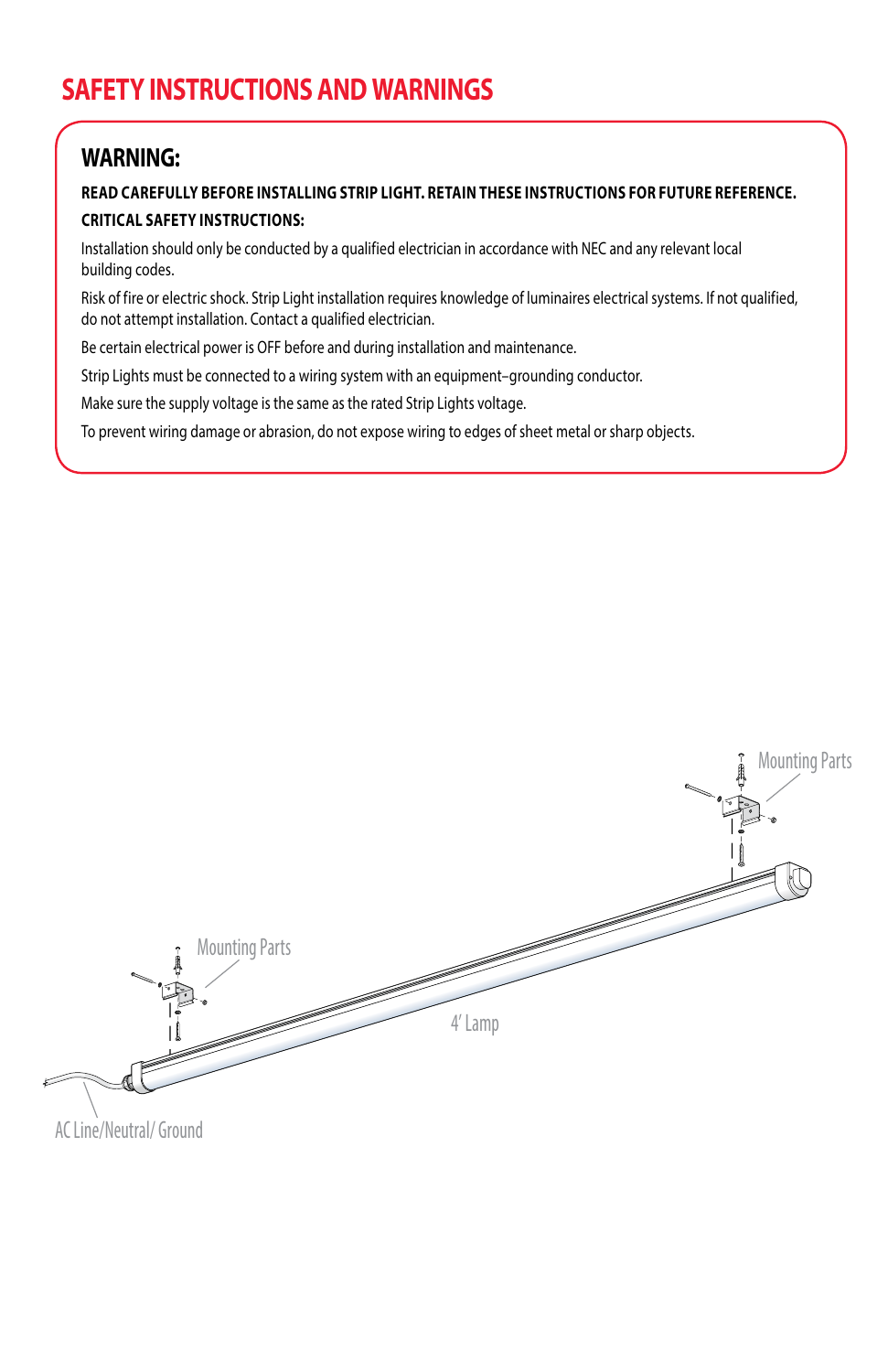## **TOOLS TYPICALLY USED FOR INSTALLATIONS**











#### Wire Stripper (optional)



Phillips Screwdriver

Measuring Tape Step Ladder

## **WHAT COMES IN THE BOX**

**LED Vapor Tight Slim Strip Light base product comes with following standard parts:**

| IMAGE | <b>PART</b>                      | 4' QTY | <b>8' OTY</b> |
|-------|----------------------------------|--------|---------------|
|       | LED Vapor Tight Slim Strip Light |        |               |
| K     | <b>Mounting Brackets</b>         |        | 3             |
|       | Anchors                          |        | 3             |
|       | Mounting Screws (#6 x 1 1/4")    |        | 3             |
|       | Anti-spread Nuts                 |        | 3             |
|       | Anti-spread Screws (M3 x 40)     | 7      | 3             |
| G     | Tooth Lock Washers (M3)          |        | 3             |
|       | Tooth Lock Washers (M4)          |        | ς             |
|       | Installation Instructions        |        |               |



*Before Installation, carefully remove all parts from the packaging. Inspect product for defects due to shipping.*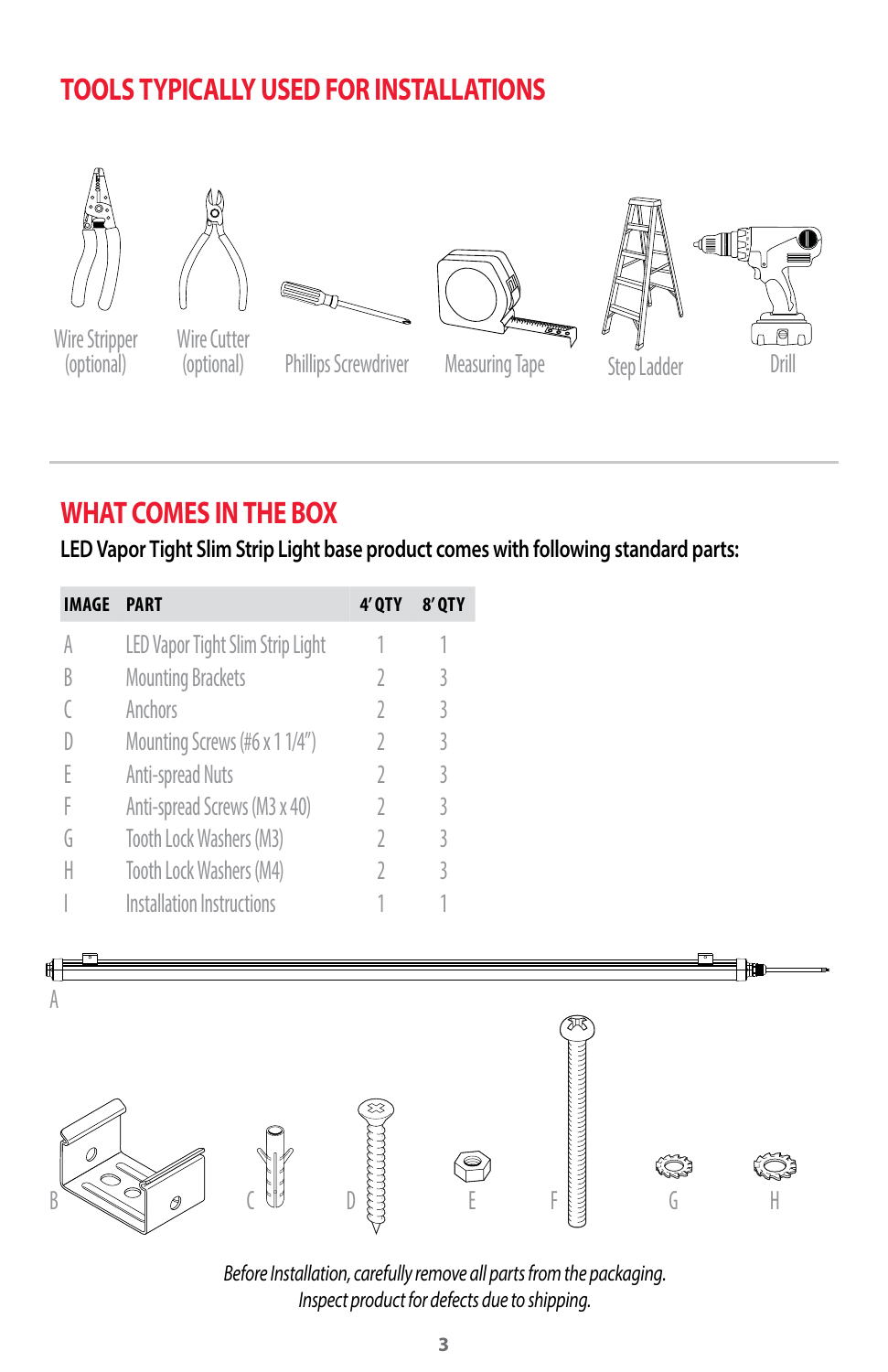## **Section 1**

#### 4' & 8' VAPOR TIGHT SLIM STRIP LIGHT SURFACE MOUNT INSTALLATION

#### **READ ALL INSTRUCTIONS BEFORE BEGINNING INSTALLATION**

**1.** Turn off power at electrical panel.



**2.** Determine mounting position and mark placement for brackets. Drill pilot holes for anchors.

#### *Note:*

*For 4' Installation- 2 holes required. (Extreme ends) For 8' Installation- 3 holes required. (Extreme ends & center)*



**3.** Insert the anchors into the surface by pressing firmly or gently hammering until anchors are level with surface.

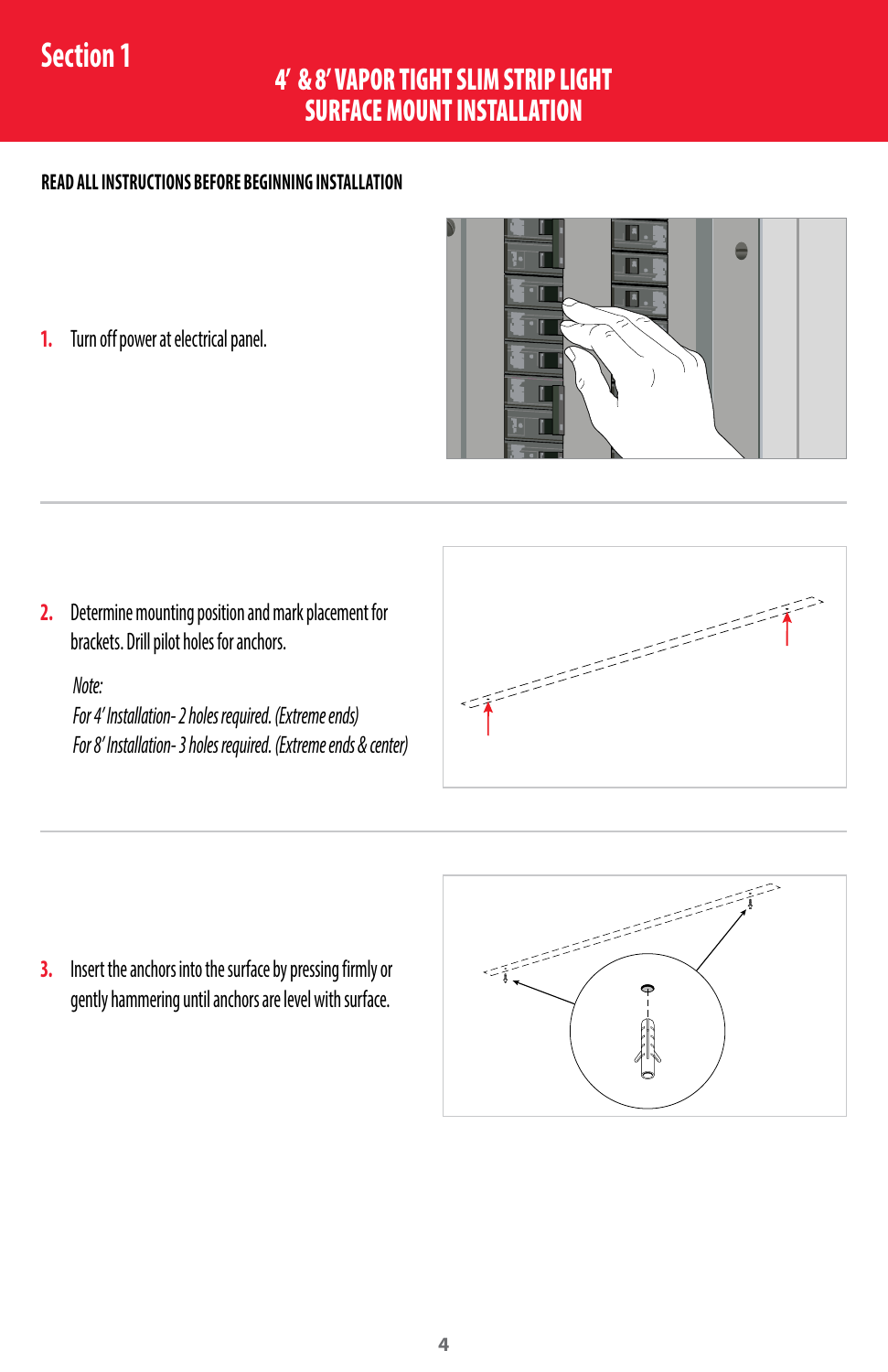## **Section 1**

#### 4' & 8' VAPOR TIGHT SLIM STRIP LIGHT SURFACE MOUNT INSTALLATION

**4.** Place tooth lock washers (M4) over mounting screws (#6 x 1 1/4"), then through center hole of brackets and screw into anchors.

**5.** Tighten brackets down and be sure to align in same direction.



**6.** Place Vapor Tight Slim Strip Light into both brackets. They will snap into place. Slide into final position.

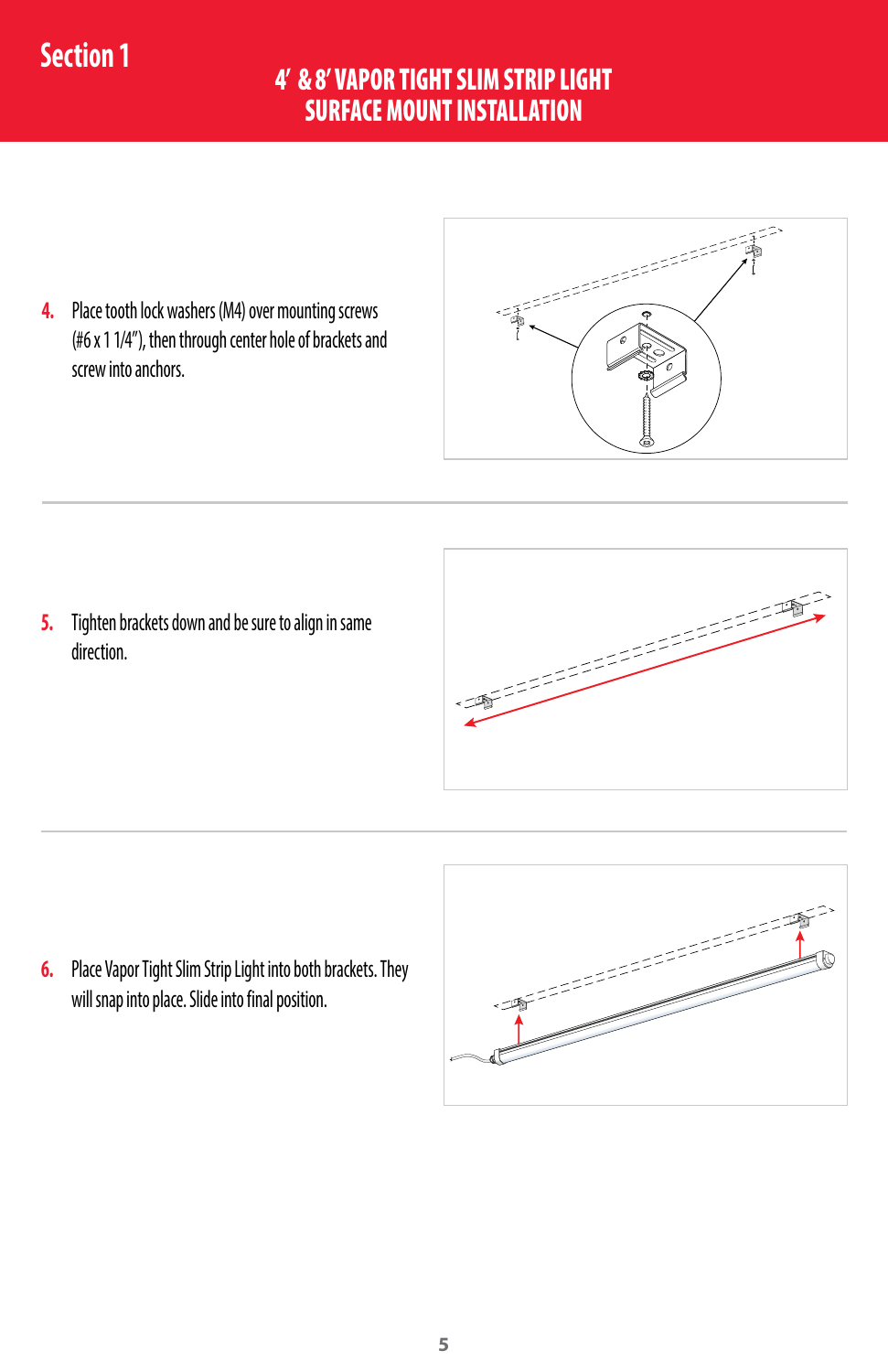## **Section 1**

#### 4' & 8' VAPOR TIGHT SLIM STRIP LIGHT SURFACE MOUNT INSTALLATION

#### **READ ALL INSTRUCTIONS BEFORE BEGINNING INSTALLATION**

**7.** Use anti spread hardware to prevent fixture from moving after installation. Slide anti spread screw (M3 x 40) through tooth lock washers (M3). Then slide screw through holes in back of brackets.



**8.** Thread anti spread nuts onto screws and tighen.



**9.** The fixture will now be firmly in place.

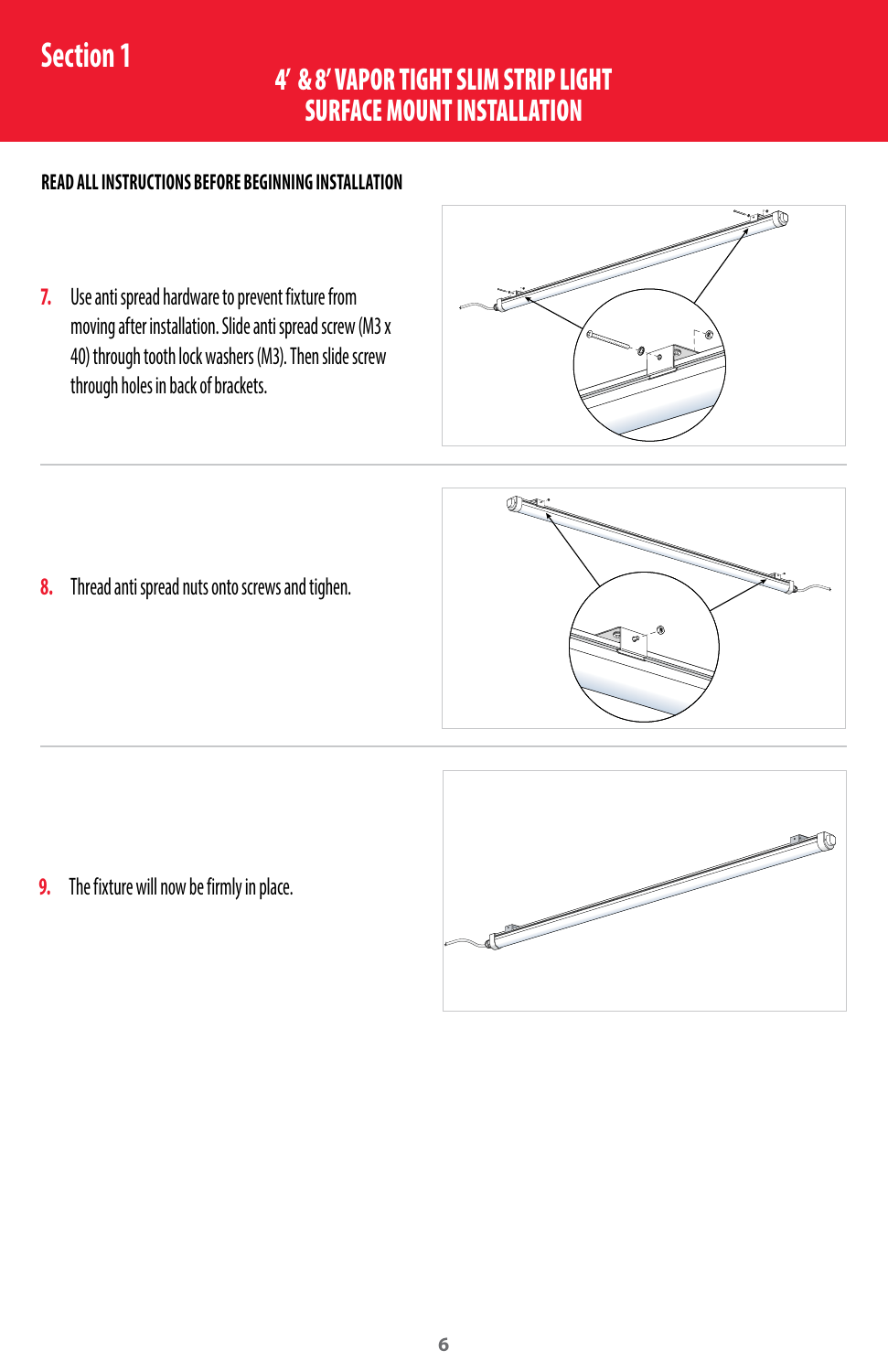#### 4' & 8' VAPOR TIGHT SLIM STRIP LIGHT SURFACE MOUNT INSTALLATION

#### **10.** Using wire nuts (not included), connect incoming wires with fixture wires following wiring diagram below.

|                                   | L (Black) | ACL (Black)        |               |
|-----------------------------------|-----------|--------------------|---------------|
| <b>INPUT</b><br><b>CABLE WIRE</b> | N (White) | ACN (White)        | LAMP          |
|                                   | Green GND | GND (Green/Yellow) | (VAPOR TIGHT) |

**11.** Turn on the power and you are done.